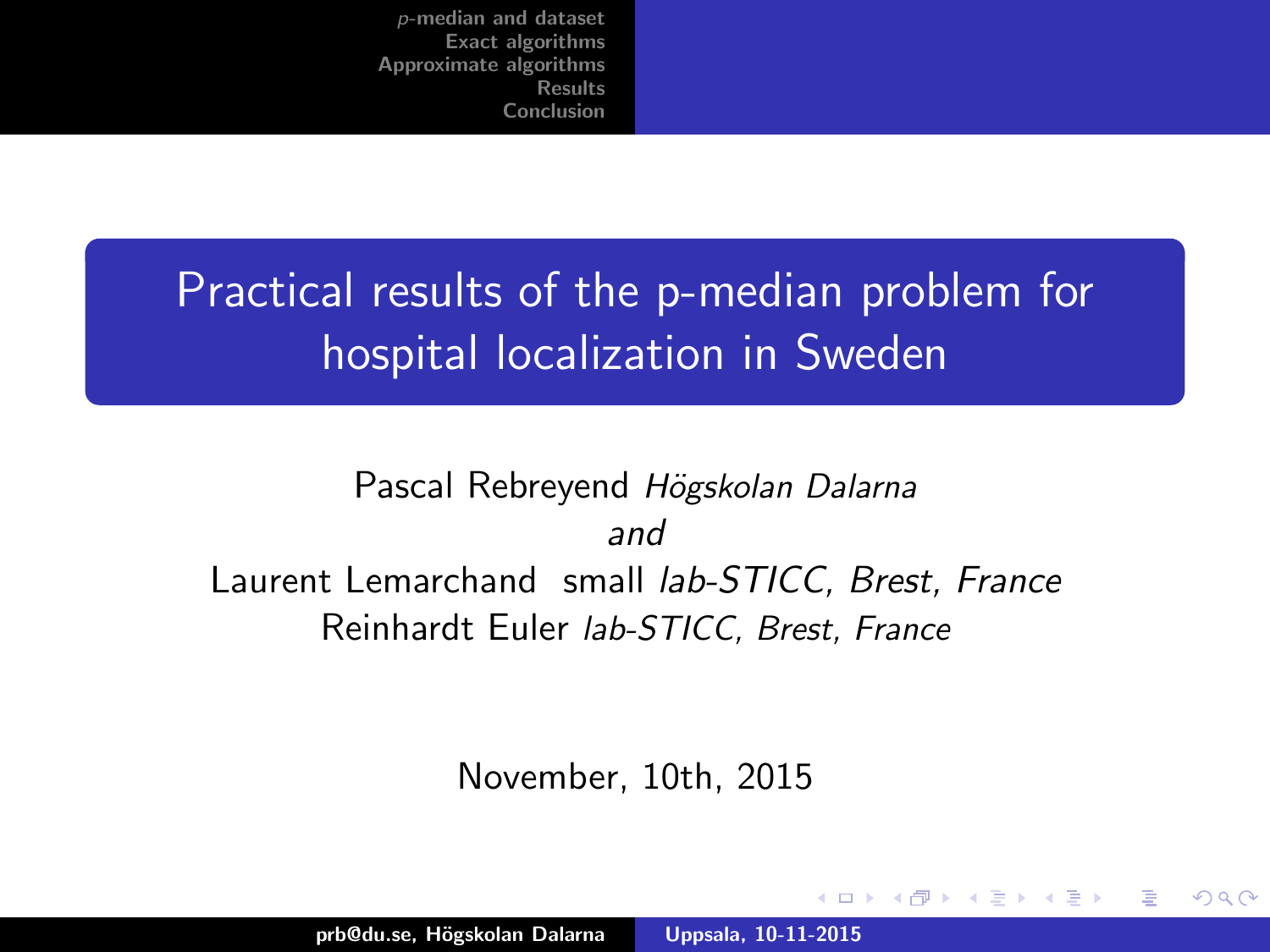

#### 2 [Exact algorithms](#page-7-0)

- **•** [Cplex](#page-9-0)
- [Volume](#page-11-0)
- 3 [Approximate algorithms](#page-12-0)
	- [Simulated Annealing](#page-13-0)
	- **•** [Genetic Algorithm](#page-14-0)
	- [Improved Genetic Algorithm](#page-16-0)

### **[Results](#page-17-0)**

#### 5 [Conclusion](#page-20-0)

4 0 F

∢ @→

 $2Q$ 

重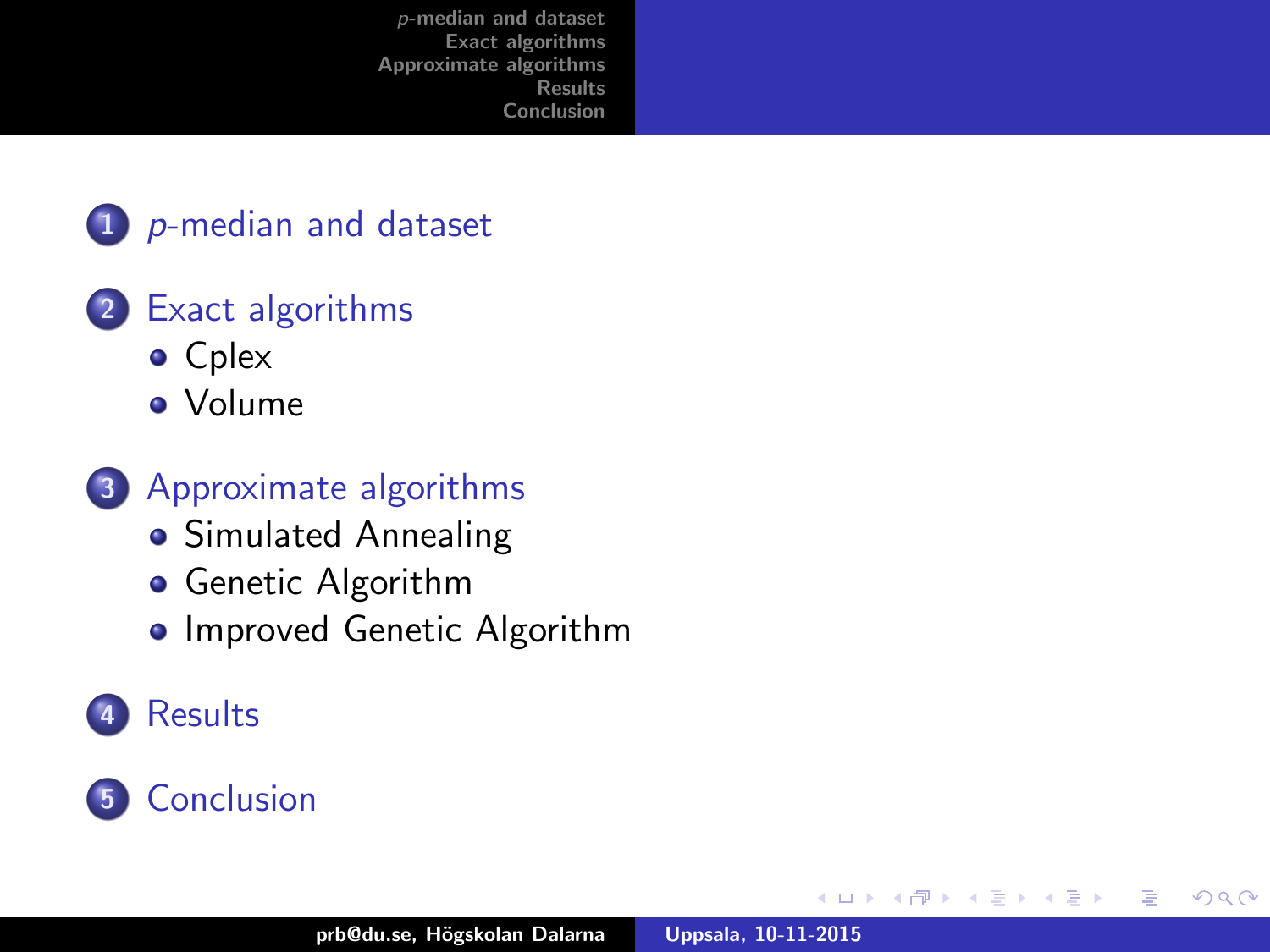## <span id="page-2-0"></span>p-median: Practical definition

- Applications: **localization** (Hospitals, public services, ...)
- $\bullet$  Given a set of D demand points
- Given a set of N candidate nodes
- $\bullet$  Choose  $p$  candidates nodes in order to minimize the distance from each demand point to the closest selected candidate node
- In our context: points, nodes are located on a road network. The distance is the distance via this network.

 $\mathcal{A}$   $\mathcal{A}$   $\mathcal{B}$   $\mathcal{A}$   $\mathcal{B}$   $\mathcal{B}$ 

へのへ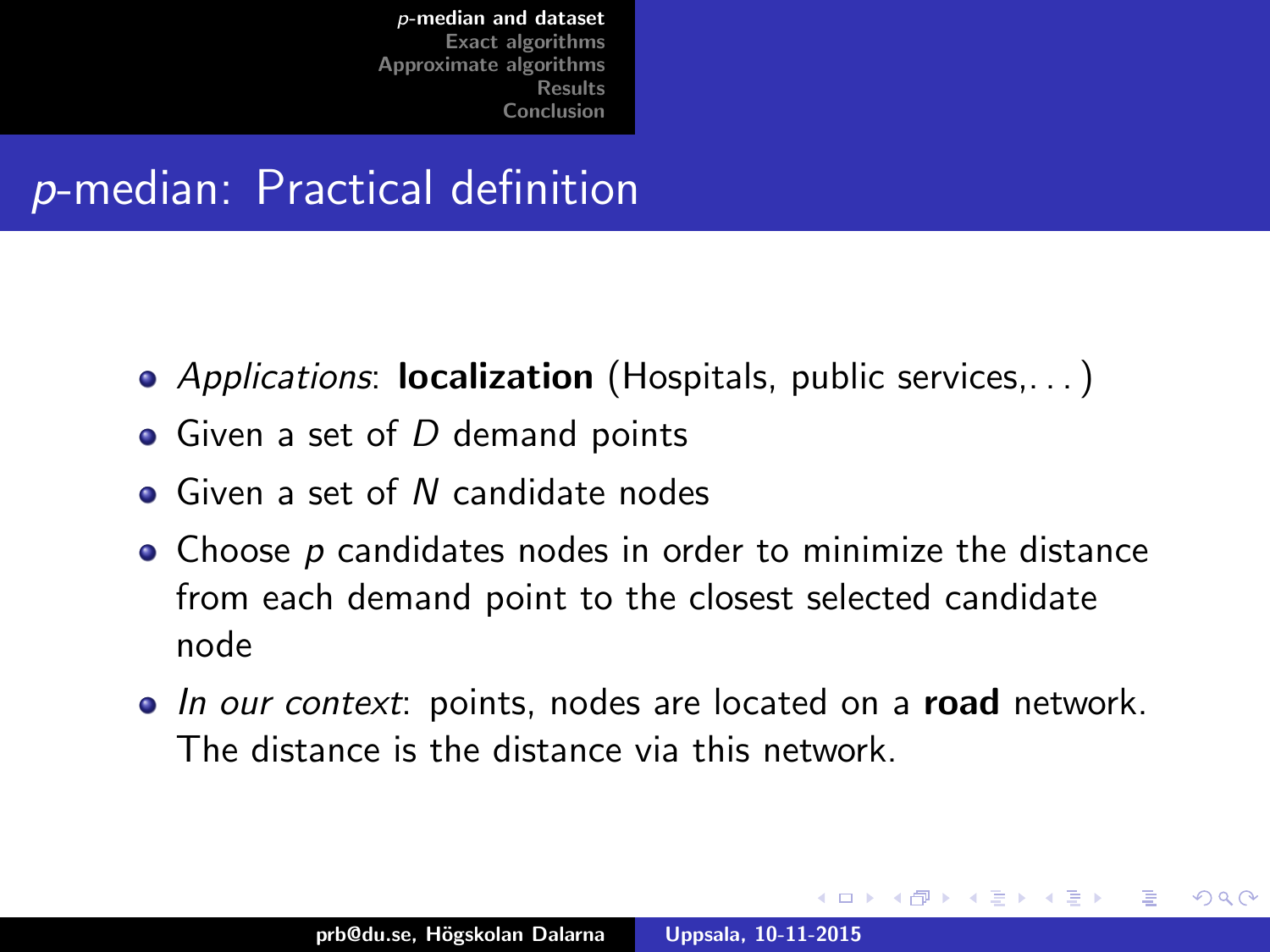## Rules of the game

- p-median is NP-hard (Kariv-Hakimi).
- Hakimi: We need to consider only nodes of the graph as candidate points
- Different methods have been proposed.
- **Goal:** to compare algorithms on different graphs and sizes.
- Focus: (Very) large graphs due to real problems.
- In short, we want to test the different approaches in practice.

 $4.17 \times$ 

 $\left\{ \begin{array}{ccc} \mathbf{a} & \mathbf{b} & \mathbf{c} & \mathbf{c} \end{array} \right.$ 

へのへ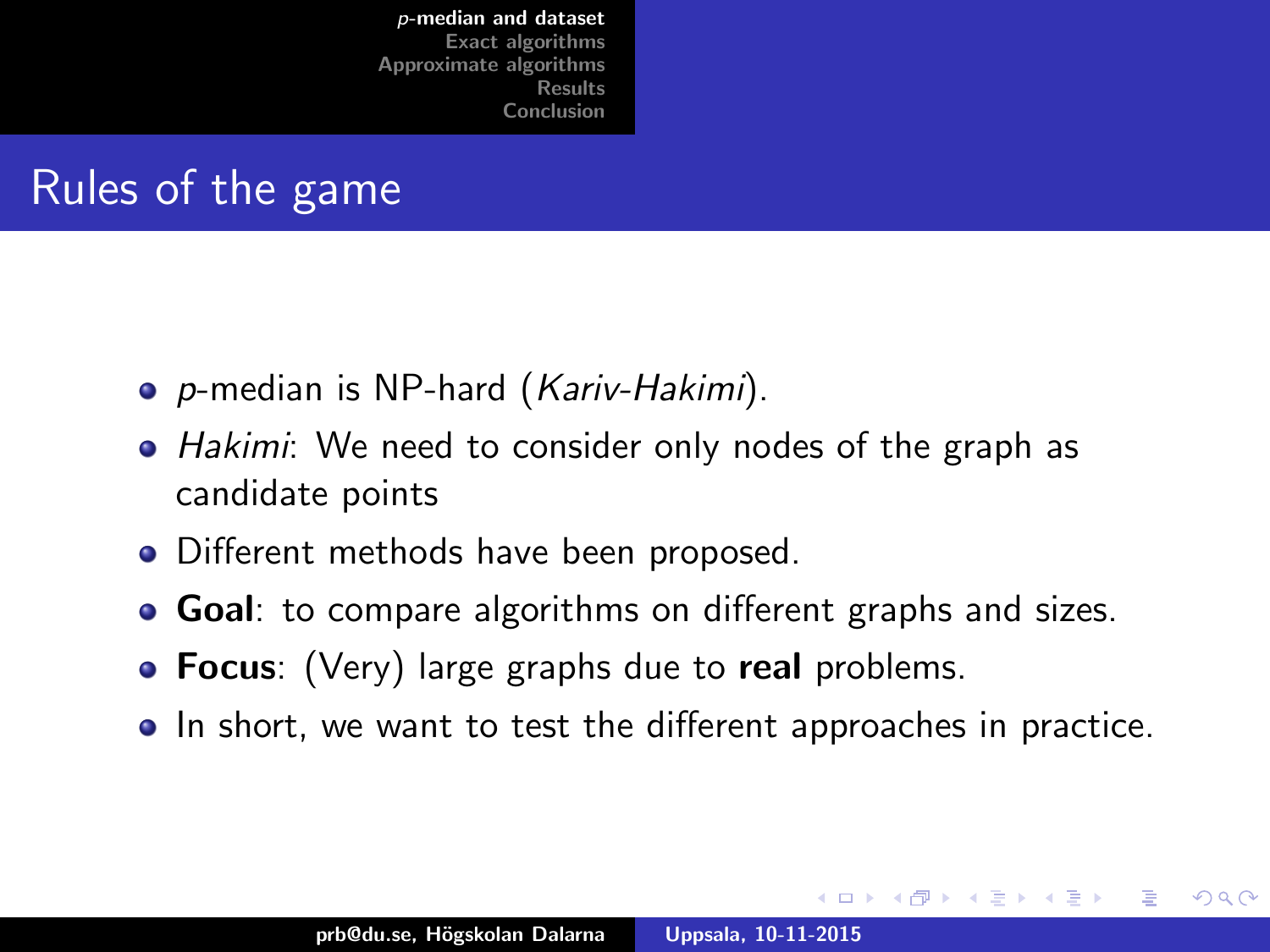

- $\bullet$  Beasley (1990)
	- Synthetic graphs with up to 900 candidates nodes
	- $\bullet$  The commonly used benchmark for the p-median problem
	- We compute from the graph the matrix of distances
	- a node is both a candidate node and a demand point  $(weight=1)$
- Real data (Sweden 2013)
	- Distances computed from Trafiksverket's and SCB data
	- Up to 188,325 demands weighted points (5,411,373 persons)

 $4.17 \times$ 

→ 伊 ▶ → 唐 ▶

へのへ

Up to 1938 candidates nodes (All swedish settlements)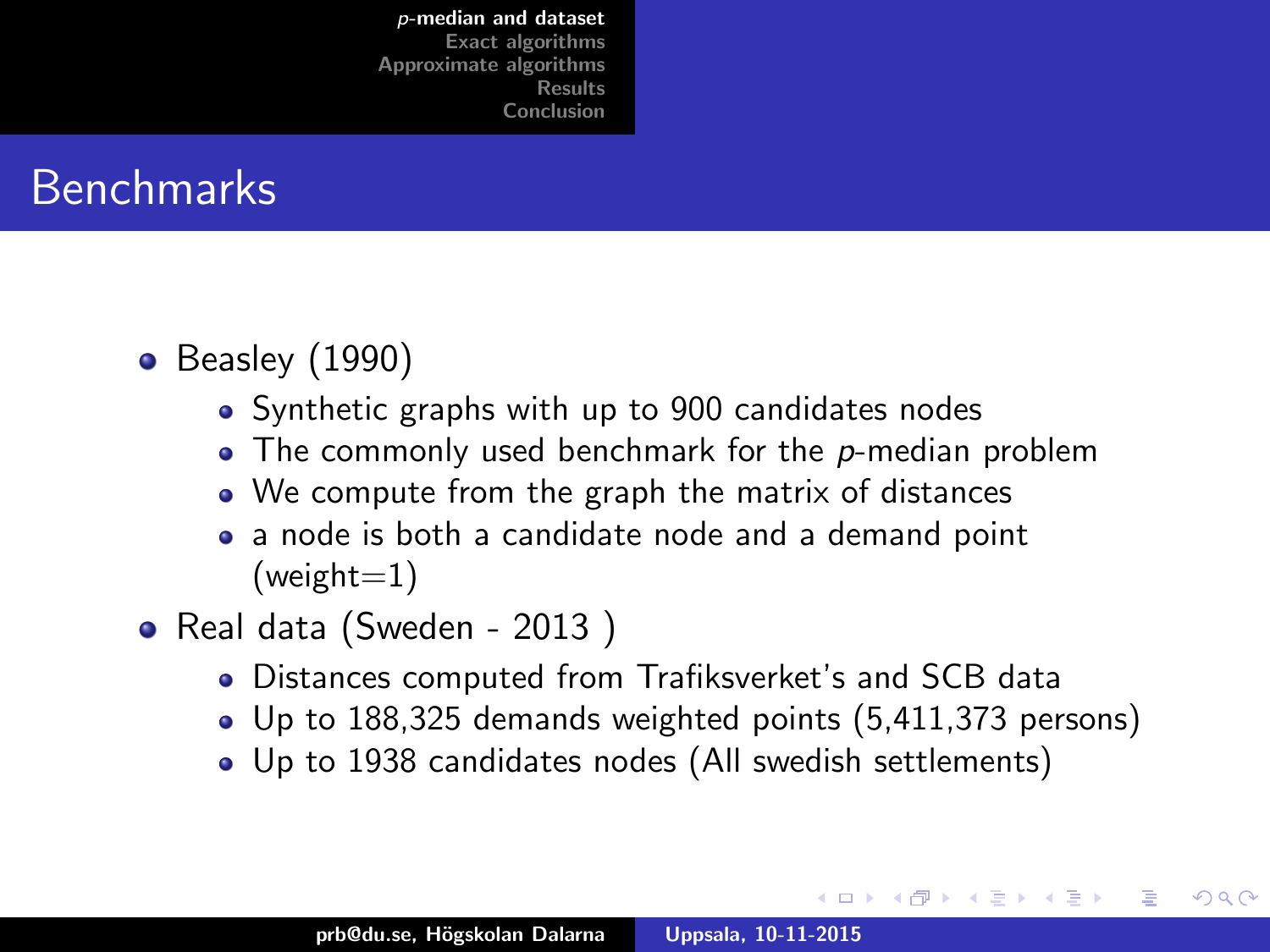#### Dalarna



 $290$ 

È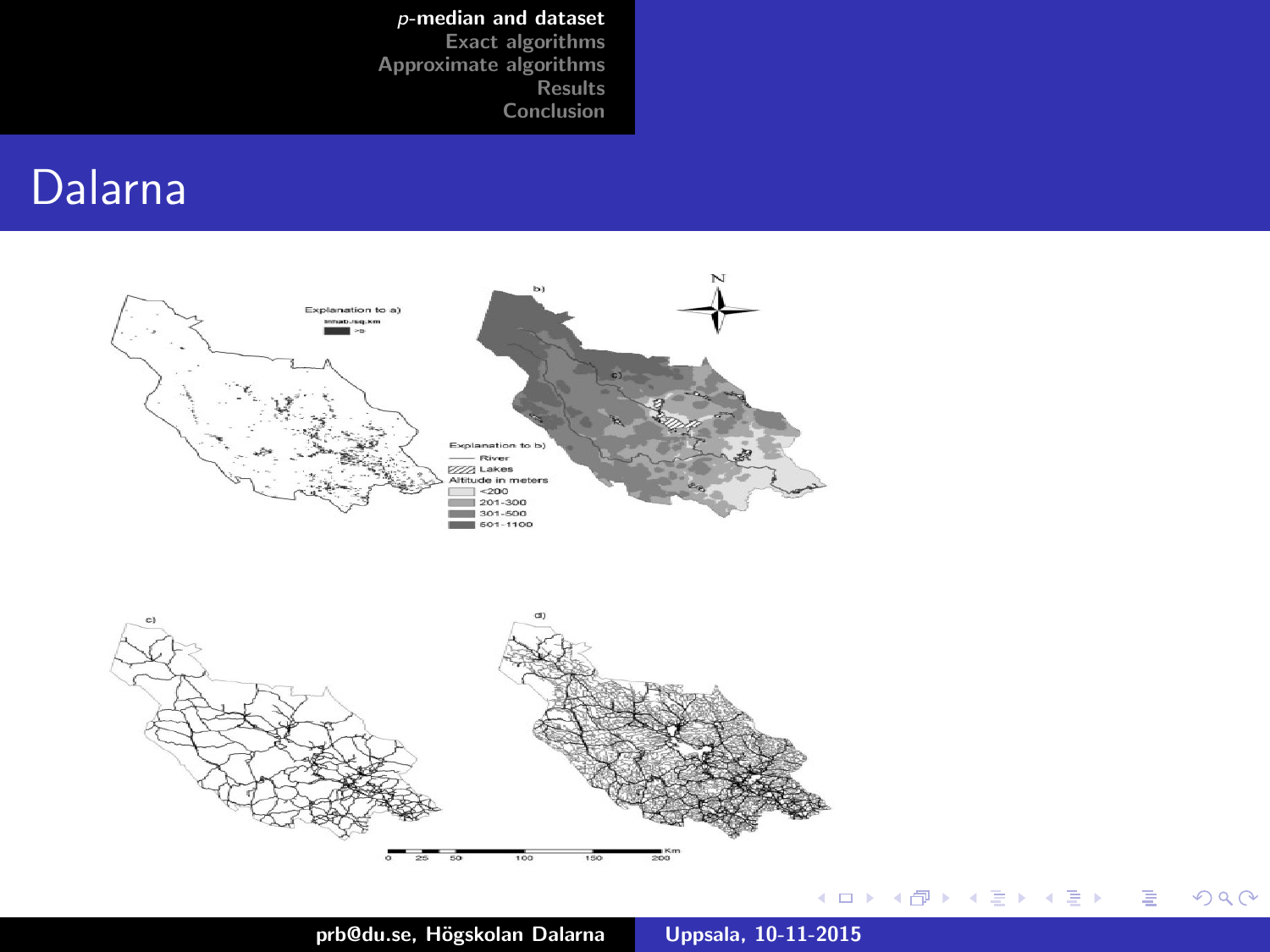### NVDB: The swedish road database

- **Provided by the Swedish Road Administration**
- $\bullet$  A list of road segments  $(x,y,z)$  with extra information (Speed, direction)
- Problem: No description of crossings (Not the purpose of the database): Thus, precomputation are needed.

 $\left\{ \begin{array}{ccc} \mathbf{a} & \mathbf{b} & \mathbf{c} & \mathbf{c} \end{array} \right.$ 

つくい

• We also find islands for particular pre-processing.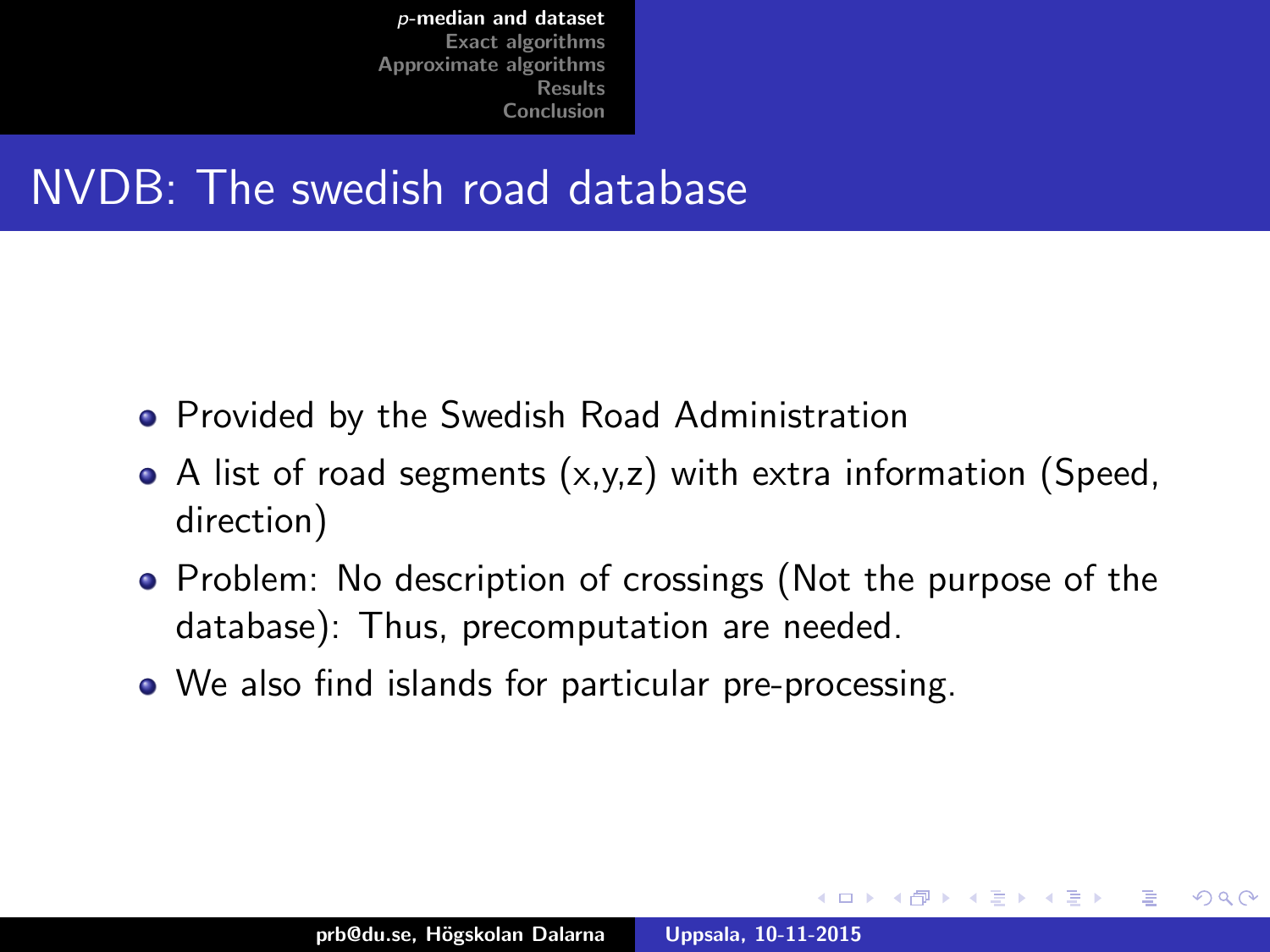**[Cplex](#page-9-0)** [Volume](#page-11-0)

## <span id="page-7-0"></span>Definition 2: Variables

- $h_i$ : weight of the demand of the customer  $i$
- $d_{ii}$ : distance between customer *i* and facility *j*
- $\mathcal{X}_i$  : decision variable, indicating the facility  $i$  is selected or not
- $Y_{ii}$ : decision variable, indicating the customer *i* is served by facility j or not
- $p$ : the number of facilities we want to select.

 $4.17 \times$ 

4 桐 ト 4 戸 ト

へのへ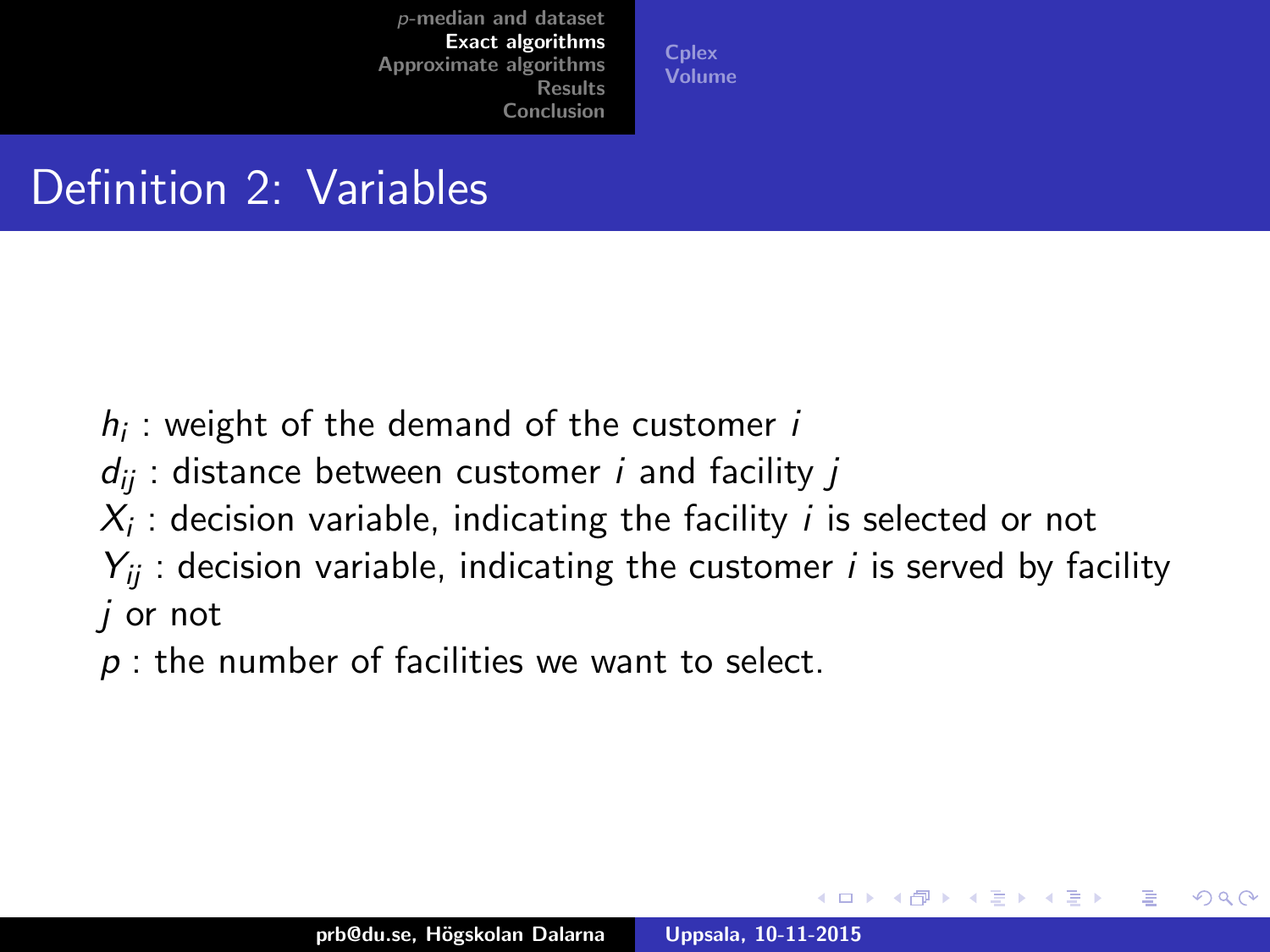N

**[Cplex](#page-9-0)** [Volume](#page-11-0)

#### Definition 2: Equations

Minimize $\sum_{n=1}^{D}$  $i=1$  $\sum_{\lambda}^{N}$ j=1  $h_i d_{ij} Y_{ij}$  (1)

subject to

$$
\sum_{j=1}^{N} Y_{ij} = 1, \forall i, 1 \leq i \leq D \tag{2}
$$

$$
\sum_{j=1}^{N} X_j = p \tag{3}
$$

イロト イ部 トイヨ トイヨト

重

 $299$ 

$$
Y_{ij} - X_j \le 0, \forall i, j, 1 \le i \le D, 1 \le j \le N
$$
\n
$$
(4)
$$
\n
$$
Y_{ij} = \{0, 1\} \setminus \{i, 1 \le i \le N\}
$$

$$
X_j \in \{0,1\}, \forall j, 1 \leq j \leq N \tag{5}
$$

$$
Y_{ij} \in \{0,1\}, \forall i, j, 1 \le i \le D, 1 \le j \le N \tag{6}
$$

 $\ddot{\phantom{a}}$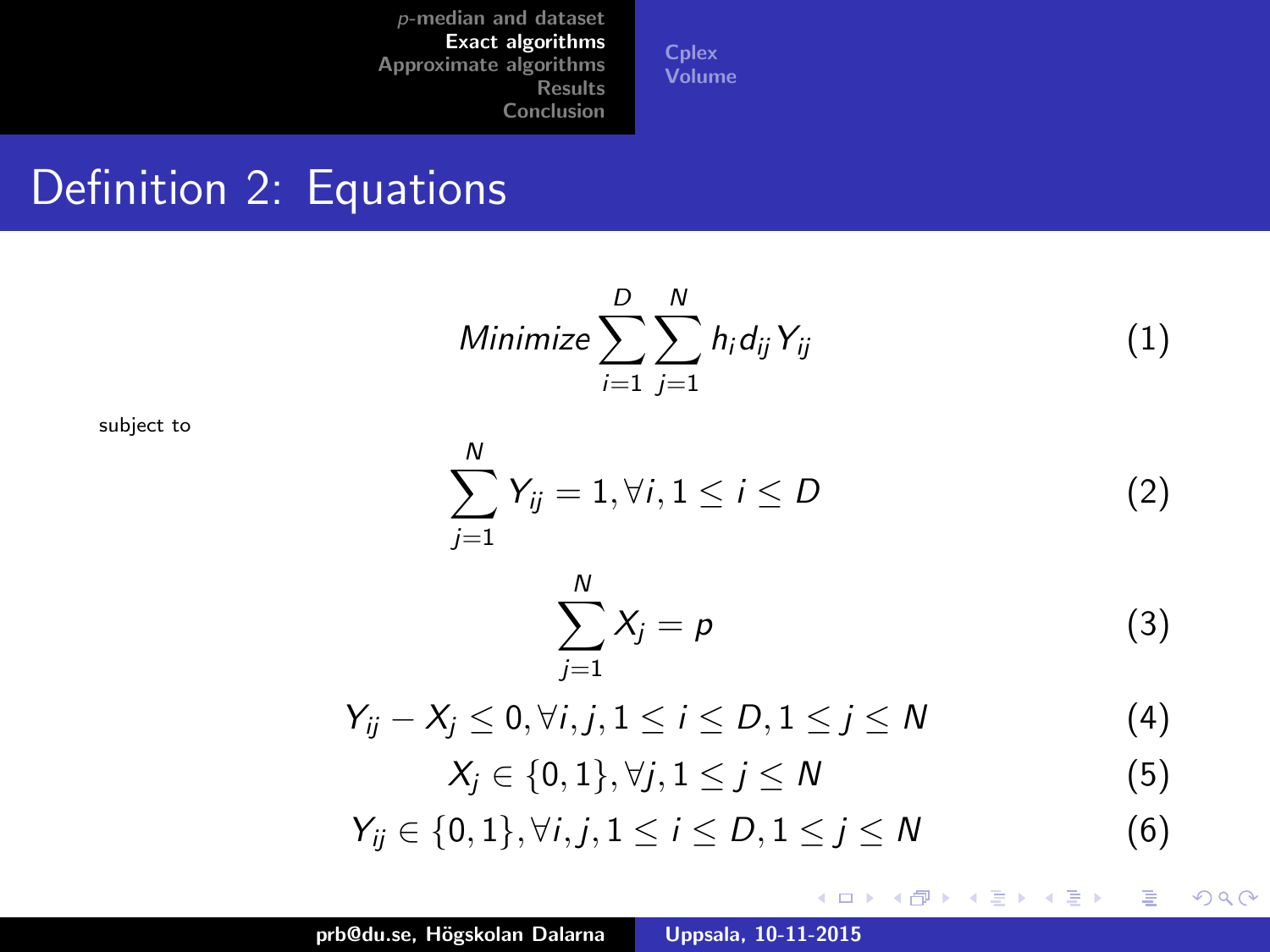**[Cplex](#page-9-0)** [Volume](#page-11-0)

<span id="page-9-0"></span>

- Definition 2: a mixed integer programming problem (MIP)
- ILOG-CPLEX software is used. Can work with mixed integer problems.
- Algorithm used for them: Branch and Cut
- CPLEX: A powerfull tool to deal with integer and mixed integer programming problems. (easy to interface with C and other languages)

**K ロ ト K 倒 ト K ミ ト** 

 $2Q$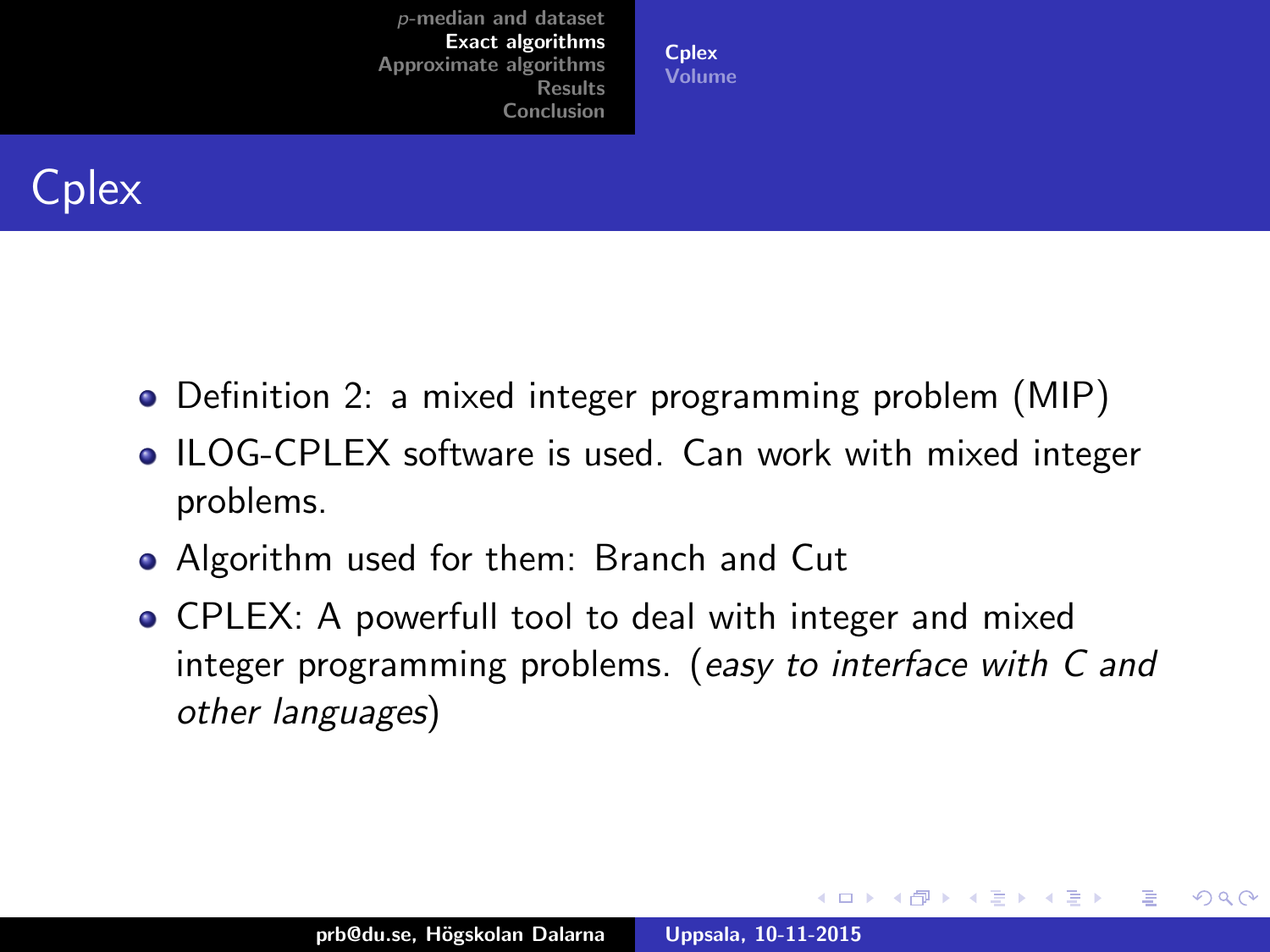**[Cplex](#page-9-0)** [Volume](#page-11-0)



- Branch and Cut and CPLEX: Used a lot in OR community
- CPLEX: Simple to use
- but rather difficult to tune some parameters (do we need to ?)
- Caution: *Branch and Cut* and *Branch and Bound* are very different in their spirit

 $2Q$ 

**∢ ロ ▶ : ⊀ 母 ▶ : ∢ ヨ ▶**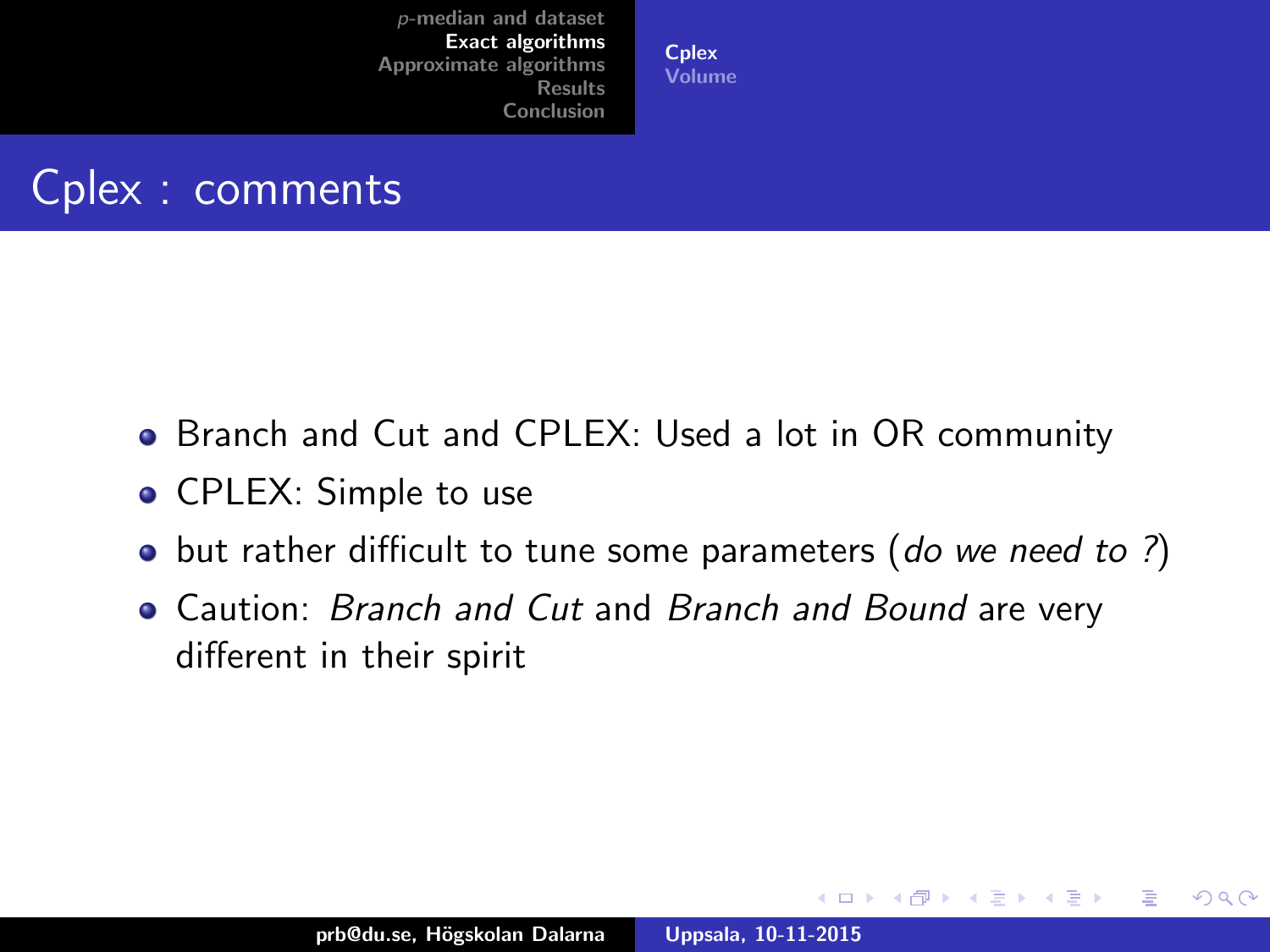**[Cplex](#page-9-0)** [Volume](#page-11-0)

# <span id="page-11-0"></span>Volume algorithm

- Describes by Barahona and Anbil (2000)
- Used on the p-median by Gay (2011)
- Idea: work on the dual problem with the sub-gradient method
- Every iteration: primal variables are computed too
- Clervaux-Bourges Heuristic  $O(m \ln(m))$  to find feasible solution from reals values (by sorting edges)
- Thus, both lower and upper bounds
- Details???
- **Thanks to C. Clervaux for the C Code**

 $4.17 \times$ 

 $\mathcal{A} \cap \mathcal{B} \longrightarrow \mathcal{A} \subset \mathcal{B} \longrightarrow$ 

つくい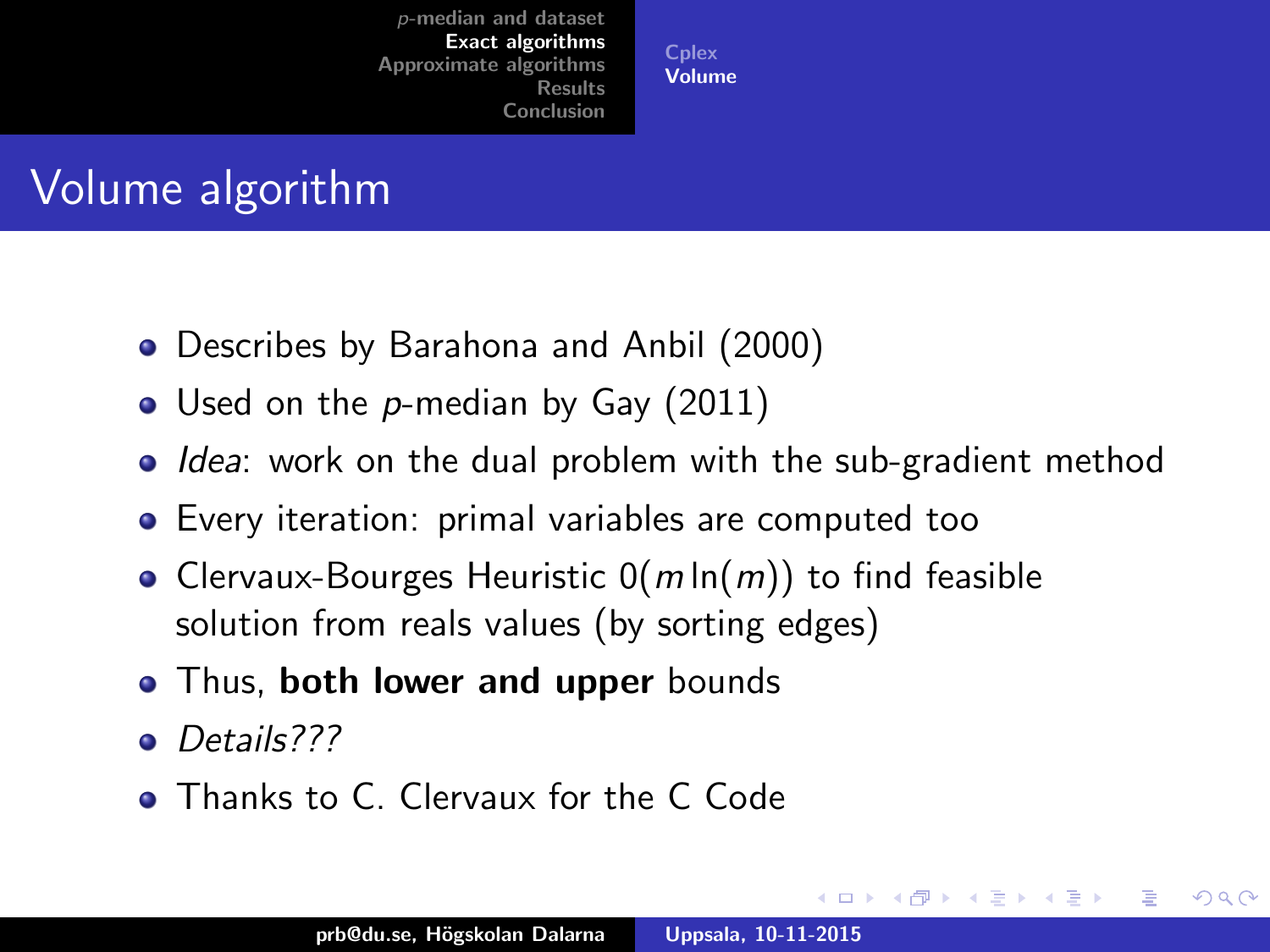[Simulated Annealing](#page-13-0) [Genetic Algorithm](#page-14-0) [Improved Genetic Algorithm](#page-16-0)

 $4.17 \times$ 

 $\overline{AB}$   $\overline{B}$   $\overline{C}$ 

へのへ

### <span id="page-12-0"></span>The combinatorial optimization approach

- We come back to definition 1 (Real problem oriented)
- NP-hard means "impossible to solve if the problem is big enough" !
- For us, we need to work at least with the biggest graph.
- We are searching for approximate solutions.
- **Ideas:** heuristics and meta-heuristics.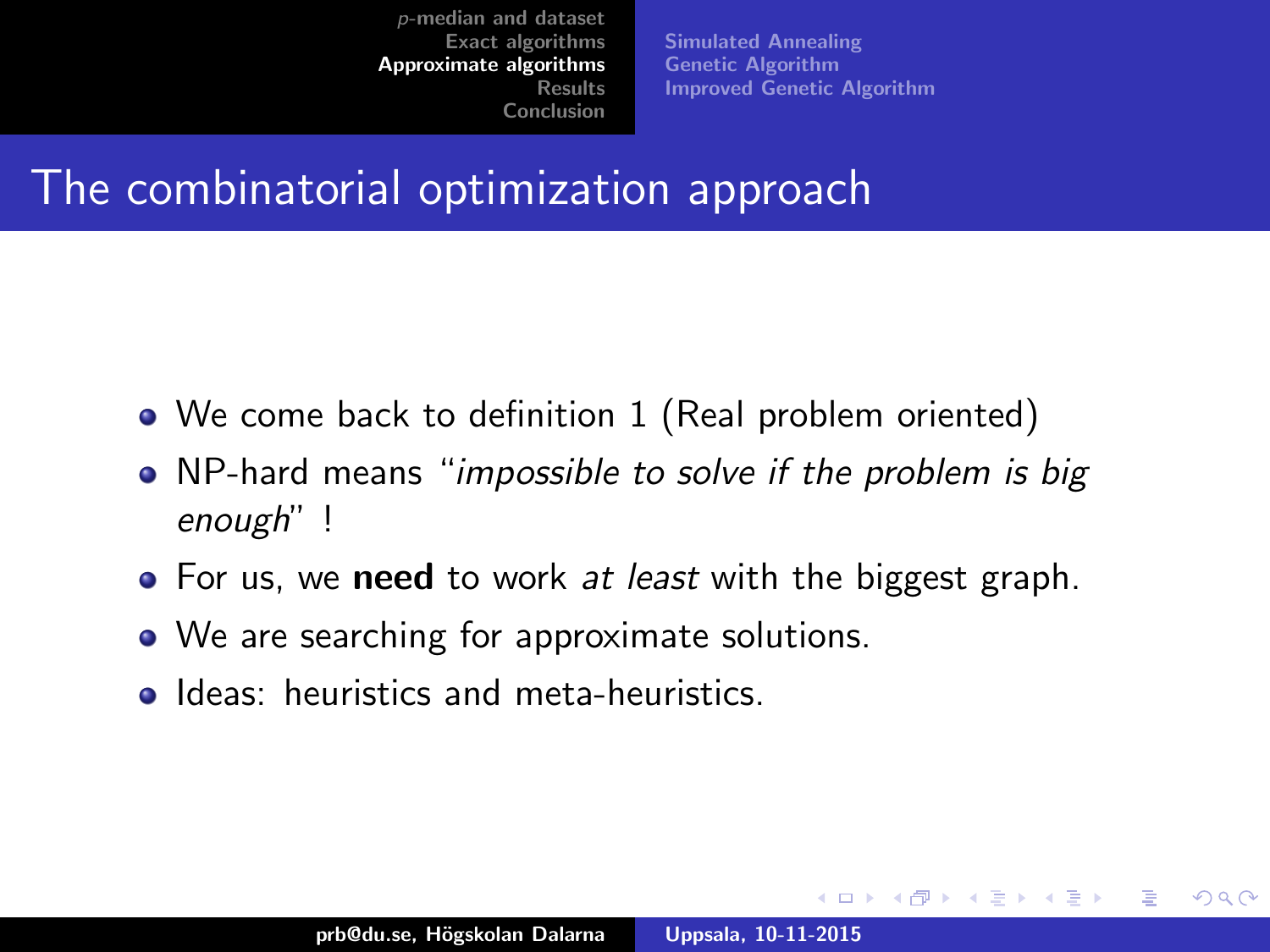[Simulated Annealing](#page-13-0) [Genetic Algorithm](#page-14-0) [Improved Genetic Algorithm](#page-16-0)

**K ロ ⊁ K 伊 ⊁ K 店** 

へのへ

# <span id="page-13-0"></span>Simulated Annealing (SA)

- **•** Evolutionary method
- Neighbourhood: move one selected point to another candidate node
- In our case: adaptive scheme to decrease the temperature and re-heat when stuck in local minimas
- Stopping criteria: A number of iterations
- Easy to write and run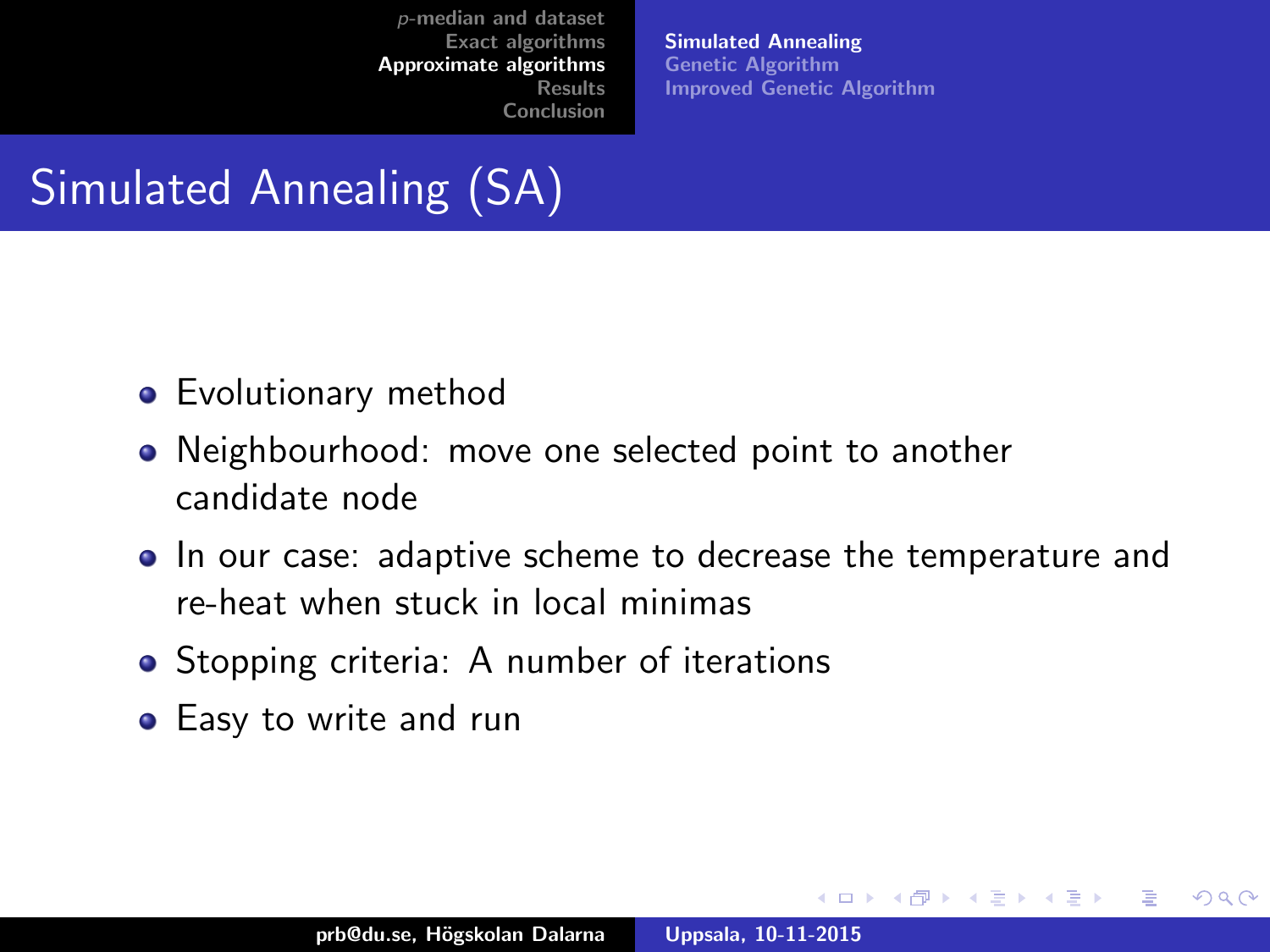[Simulated Annealing](#page-13-0) [Genetic Algorithm](#page-14-0) [Improved Genetic Algorithm](#page-16-0)

メロメ メ御 メメ ミメ メミメ

 $2Q$ 

<span id="page-14-0"></span>

- We have a population of solutions.
- Here: version proposed by Correa.
- Classical representation: A chromosom is a string of  $p$  ID representing the selected nodes.
- **Crossover**: Exchange of some ID between the 2 chromosoms.
- Mutation: Between 1 and  $1/p$  ID are changed.
- In short, a basic pure GA (thus, not very efficient).
- $\bullet$  plus  $\ldots$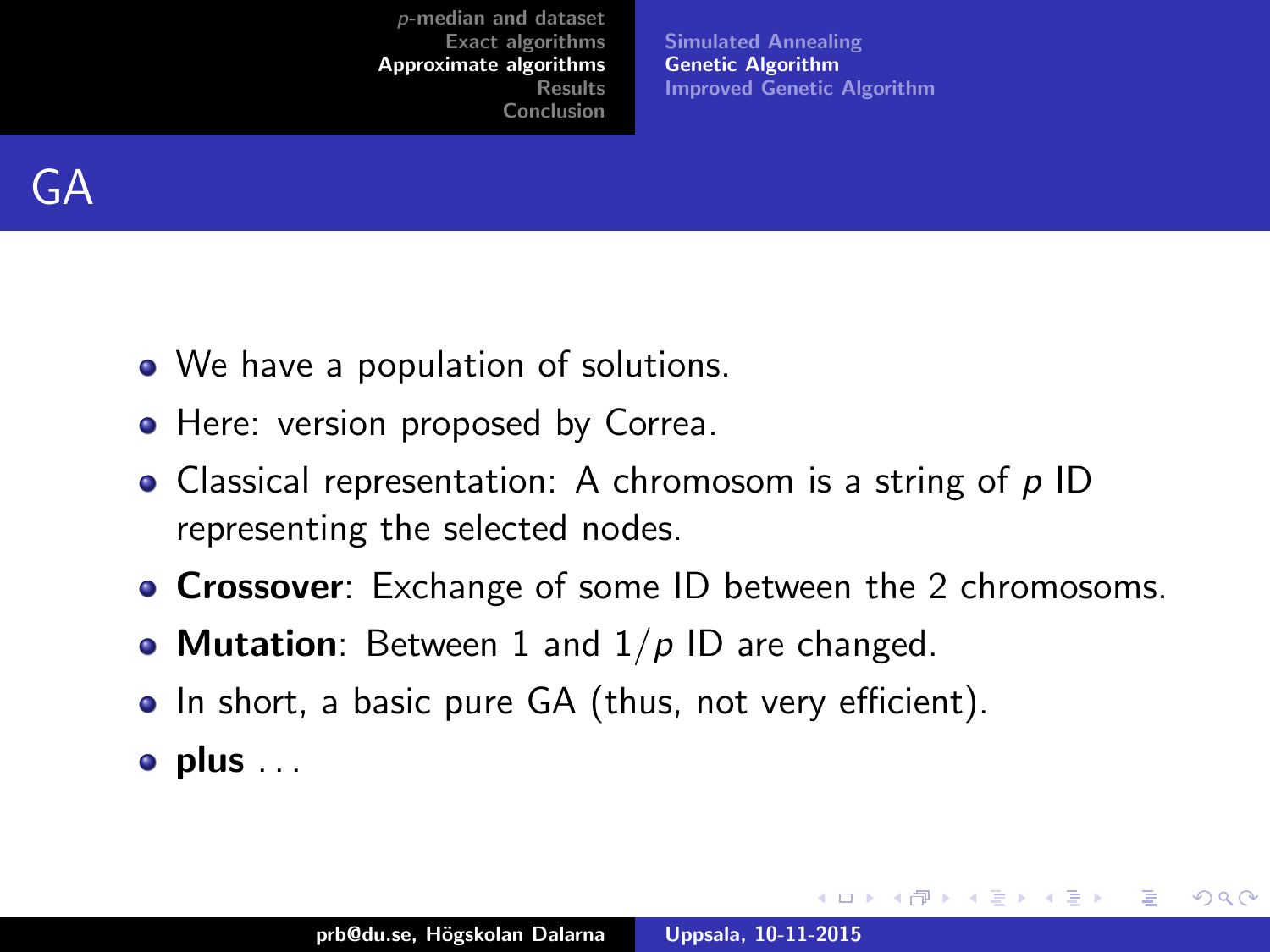[Simulated Annealing](#page-13-0) [Genetic Algorithm](#page-14-0) [Improved Genetic Algorithm](#page-16-0)

**K ロ ト K 倒 ト K 走 ト** 

 $2Q$ 

### Hypermutation - Correa

- Local search method implemented via a specific mutation (hybrid approach)
- Every single selected candidate node is replaced by each of all non-selected node
- complexity:  $O(n * p)$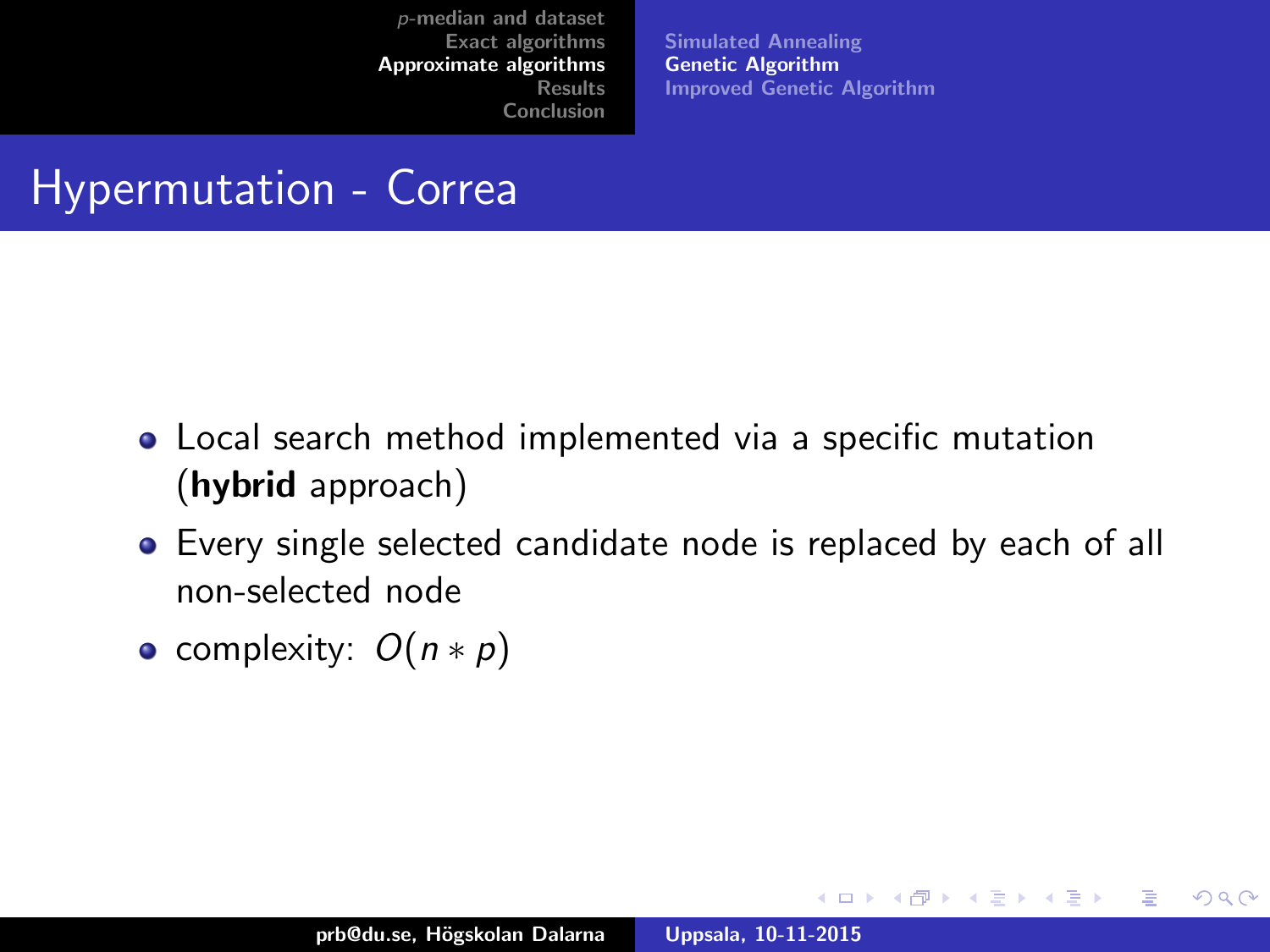[Simulated Annealing](#page-13-0) [Genetic Algorithm](#page-14-0) [Improved Genetic Algorithm](#page-16-0)

**K ロ ト K 倒 ト K 走 ト** 

 $\Omega$ 

# <span id="page-16-0"></span>Improved-GA (Hybrid)

- **•** Based on Correa but a different local search.
- No hypermutation but a different mutation with a local search approach.
- **Mutation**: We pick at random 5 selected facilities and we try to replace them by each unselected facility.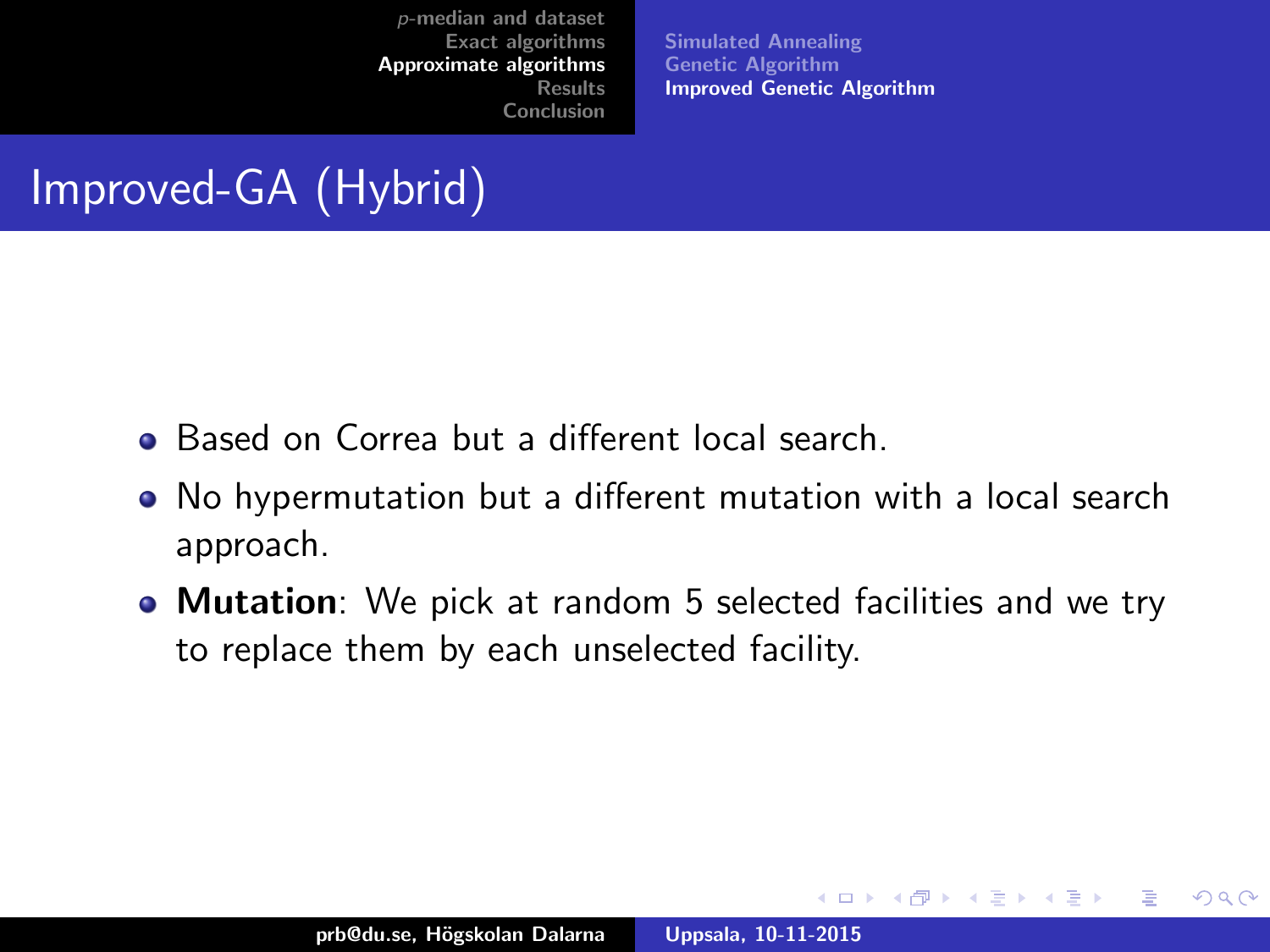<span id="page-17-0"></span>

- 32Gb memory available
- Max 2 days of computations
- Stopping criterias: simple, based on previous experiments.

 $\leftarrow$   $\Box$ 

→ 伊 ▶ → 臣

**IN** 重  $2Q$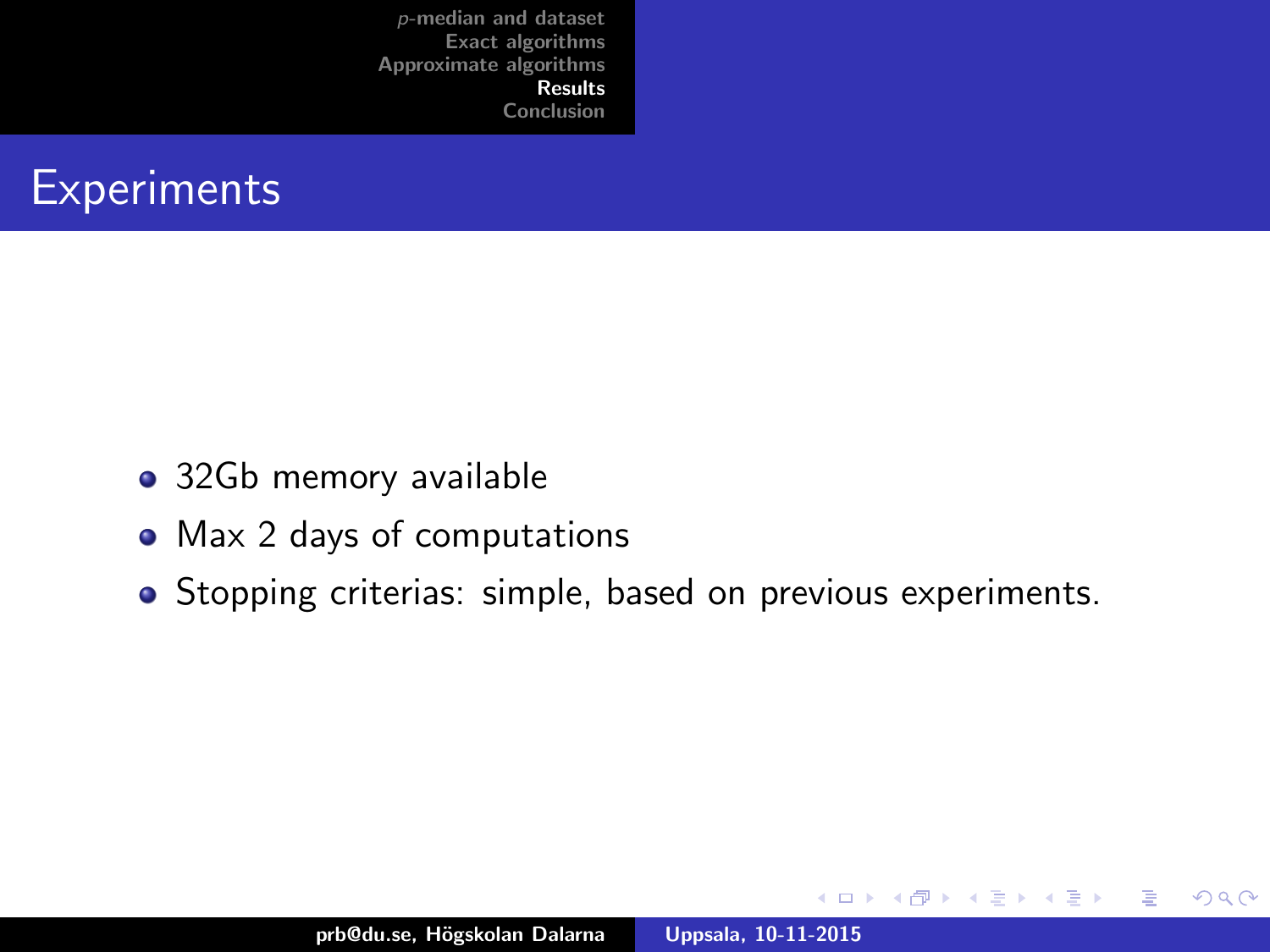#### **Results**

| Graph      | n    | р   | Cplex      | Volume | SA    | GA          | Hybrid GA |
|------------|------|-----|------------|--------|-------|-------------|-----------|
| Sweden     | 1938 | 10  | MEM        | 62163  | 58590 | <b>TIME</b> | 57332     |
| Sweden     | 1938 | 50  | <b>MEM</b> | 20225  | 21661 | <b>TIME</b> | 20788     |
| Sweden     | 1938 | 100 | <b>MEM</b> | 13095  | 14291 | <b>TIME</b> | 13689     |
| DalGävle   | 195  | 20  | 10323      | 10302  | 10502 | 10323       | 10323     |
| pmed38     | 900  | 5   | 11060      | 11263  | 11072 | 11060       | 11060     |
| pmed40     | 900  | 90  | 5128       | 5300   | 5354  | 5144        | 5138      |
| Dev in $%$ |      |     | 0.07       | 4.57   | 3.53  | 0.2         | 1.45      |

メロメ メ都 メメ きょくきょう

重

 $299$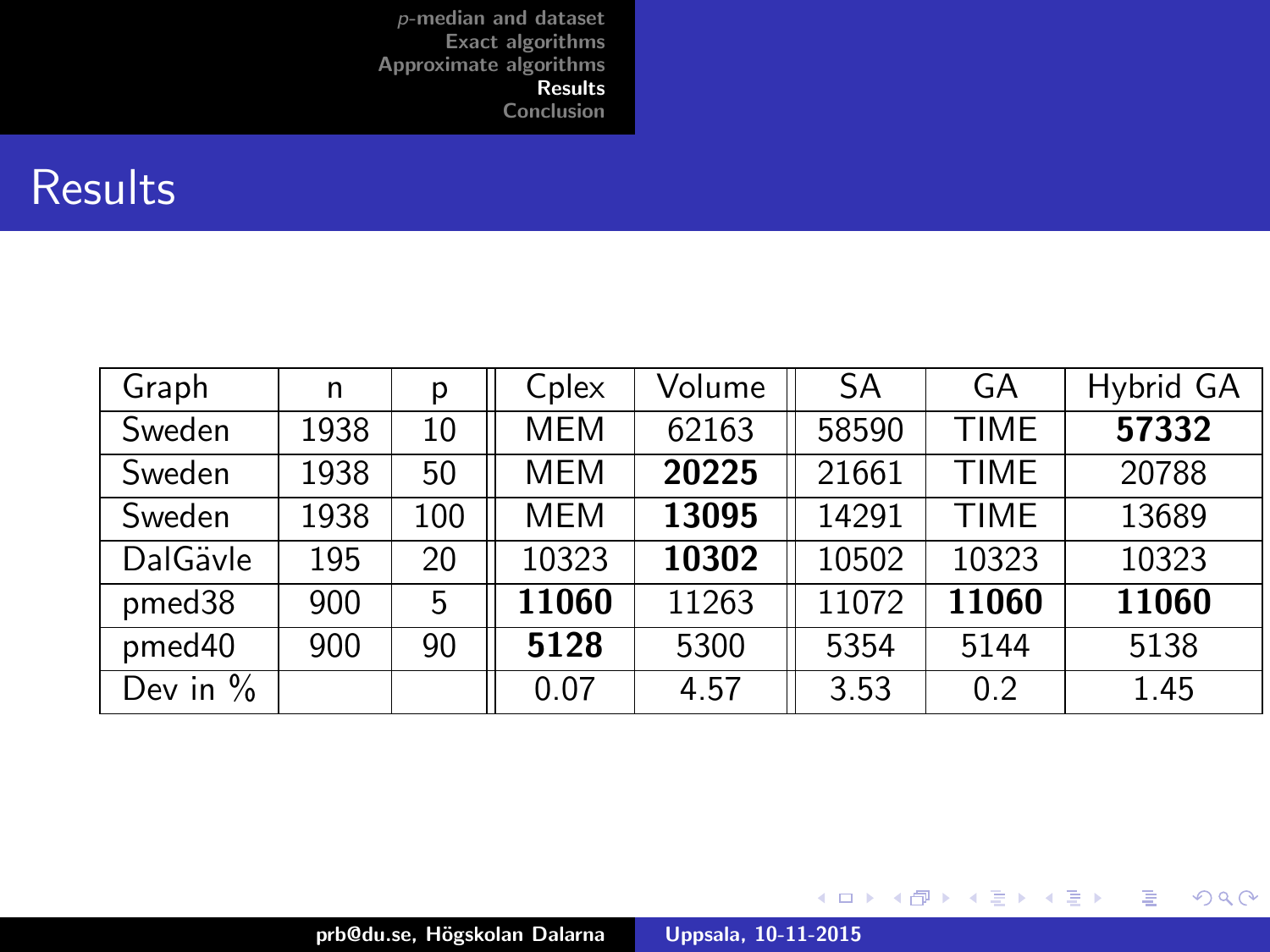# Running time

#### Sequential running time in seconds:

| Graph    | р   | Cplex      | Volume | <b>SA</b> | GA          | Improved GA |
|----------|-----|------------|--------|-----------|-------------|-------------|
| Sweden   | 10  | <b>MEM</b> | 16978  | 8771      | <b>TIME</b> | 3018        |
| Sweden   | 50  | <b>MEM</b> | 10380  | 25636     | <b>TIME</b> | 8304        |
| Sweden   | 100 | <b>MEM</b> | 8032   | 41297     | TIME        | 14618       |
| DalGävle | 20  | 4440       | 56.8   | 1274      | 86.2        | 100         |
| pmed38   | 5   | 30000      | 9.86   | 26        | 13.9        | 15.4        |
| pmed40   | 90  | 189        | 8.8    | 165       | 763         | 789         |

K ロ ⊁ K 倒 ≯ K ミ ⊁ K ミ ≯

重

 $298$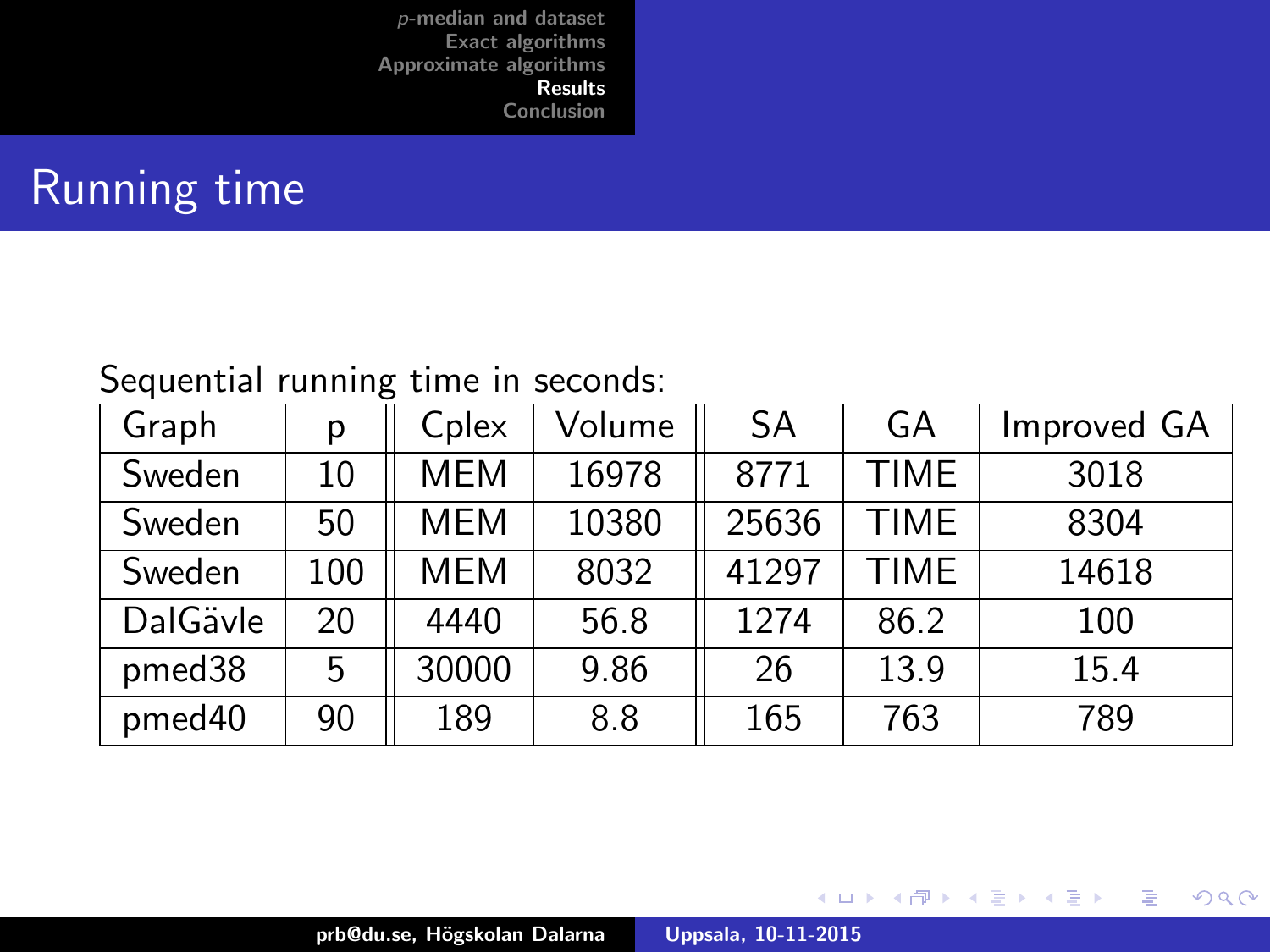- <span id="page-20-0"></span>**Two main approaches**: exact-abstract and approximate-data based
- **First question**: which problem you want to address? size, quality of the solution,lower bound,. . .
- **Exact algorithms:** work fine until some point
- **Approximate methods**: more stable in quality, able to give "good" approximate solution for very large problems.
- Huge variations of running time and its variation depending on the graph
- Practical results: Administrative borders (counties) are not leading to worst solutions for hospitals localization

メロメ メタメ メミメ メミ

つくい

• Current Ikea location are rather good.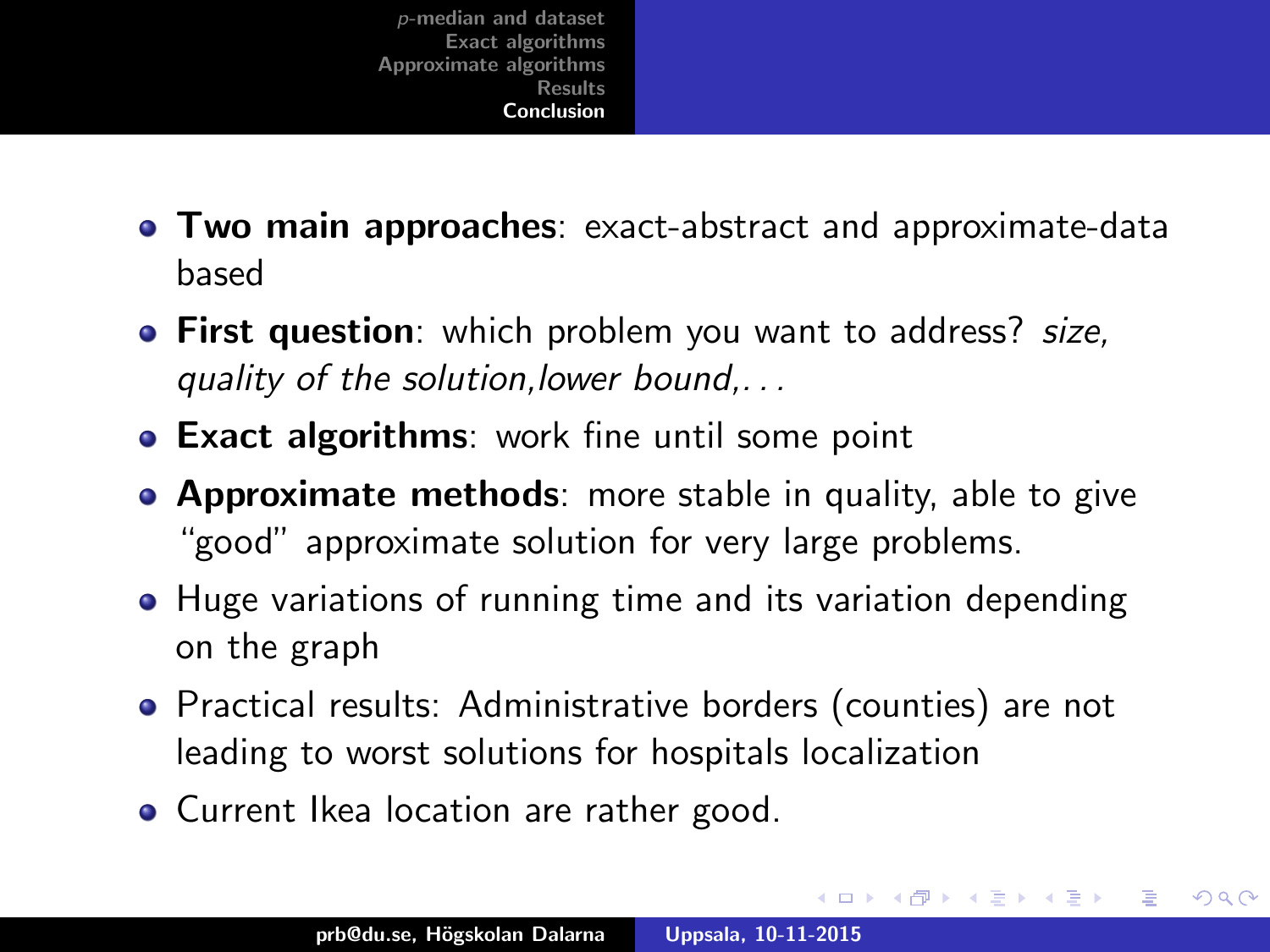#### In short

|                                | Cplex    | Volume   | SA      | GA   | Hybrid GA |
|--------------------------------|----------|----------|---------|------|-----------|
| Small graphs                   |          |          |         |      |           |
| Large graphs                   |          |          |         |      |           |
| Flexibility                    |          |          |         |      |           |
| Coding                         | Soft     |          | $_{++}$ |      |           |
| Lower bounds                   | Yes      | Yes      | No      | No   | No        |
| $\nearrow$ : running time<br>p |          |          |         |      |           |
| Distance matrix                | Precomp. | Precomp. | Lazv    | Lazy | Lazy      |

メロメ メ都 メメ きょくきょう

È

 $299$ 

prb@du.se, H¨ogskolan Dalarna [Uppsala, 10-11-2015](#page-0-0)